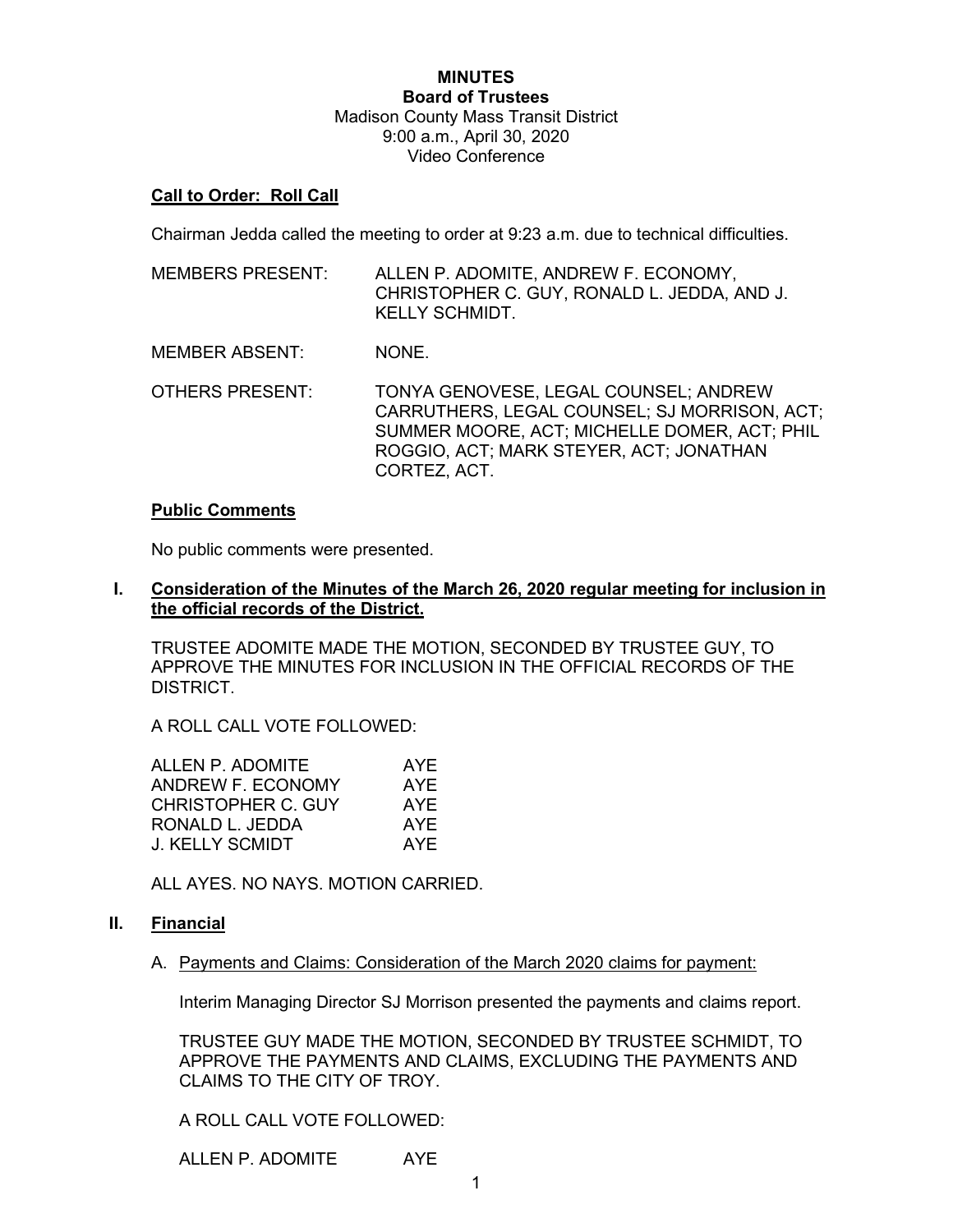ANDREW F. ECONOMY AYE CHRISTOPHER C. GUY AYE RONALD L. JEDDA AYE J. KELLY SCHMIDT AYE

ALL AYES. NO NAYS. MOTION CARRIED.

TRUSTEE ECONOMY MADE THE MOTION, SECONDED BY TRUSTEE GUY, TO APPROVE THE PAYMENTS AND CLAIMS TO THE CITY OF TROY.

A ROLL CALL VOTE FOLLOWED:

ALLEN P. ADOMITE ABSTAINED ANDREW F. ECONOMY AYE<br>CHRISTOPHER C. GUY AYE CHRISTOPHER C. GUY RONALD L. JEDDA AYE J. KELLY SCHMIDT AYE

ALL AYES. NO NAYS. TRUSTEE ADOMITE ABSTAINED. MOTION CARRIED.

Due to technical difficulties the Monthly Financial Report was deferred until after Transit Service section.

- C. TRUSTEE ADOMITE MADE THE MOTION, SECONDED BY TRUSTEE GUY, TO APPROVE THE FOLLOWING RESOLUTION:
	- 20-54 AUTHORIZING THE FILING OF AN APPLICATION WITH THE FEDERAL TRANSIT ADMINISTRATION FOR CORONAVIRUS AID, RELIEF, AND ECONOMIC SECURITY (CARES) ACT OF 2020 FORMULA FUNDS TO OFFSET OPERATING AND CAPITAL EXPENSES

A ROLL CALL VOTE FOLLOWED:

| ALLEN P. ADOMITE   |     |
|--------------------|-----|
| ANDREW F. ECONOMY  | AYE |
| CHRISTOPHER C. GUY | AYF |
| RONALD L. JEDDA    | AYF |
| J. KELLY SCHMIDT   | AYF |

ALL AYES. NO NAYS. MOTION CARRIED.

- D. TRUSTEE ECONOMY MADE THE MOTION, SECONDED BY TRUSTEE SCHMIDT, TO APPROVE THE FOLLOWING ORDINANCE:
	- 20-03 TENTATIVE ANNUAL BUDGET AND APPROPRIATION OF THE MADISON COUNTY MASS TRANSIT DISTRICT FOR THE FISCAL YEAR BEGINNING JULY 1, 2020, AND ENDING JUNE 30, 2021

A ROLL CALL VOTE FOLLOWED:

| ALLEN P. ADOMITE        | AYE |
|-------------------------|-----|
| ANDREW F. ECONOMY       | AYE |
| CHRISTOPHER C. GUY      | AYE |
| RONALD L. JEDDA         | AYE |
| <b>J. KELLY SCHMIDT</b> | AYE |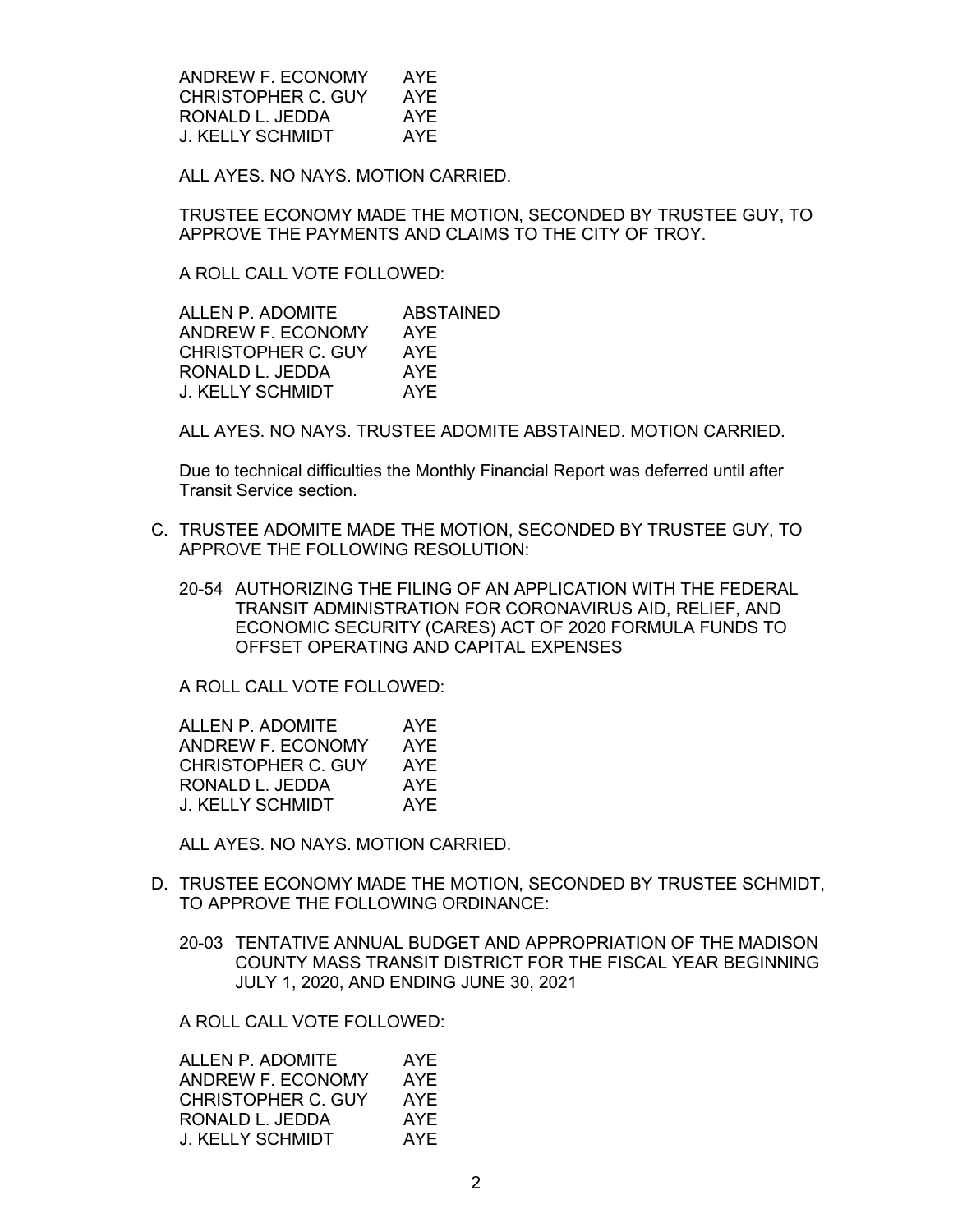ALL AYES. NO NAYS. MOTION CARRIED.

#### **III. Transit Service**

- A. Managing Director's Report: Interim Managing Director SJ Morrison produced the report.
- B. TRUSTEE ADOMITE MADE THE MOTION, SECONDED BY TRUSTEE GUY, TO APPROVE THE FOLLOWING RESOLUTION:

20-55 AUTHORIZING THE AWARD OF CONTRACT FOR TWO IN-GROUND VEHICLE LIFTS IN BUILDING TWO

A ROLL CALL VOTE FOLLOWED:

ALLEN P. ADOMITE AYE ANDREW F. ECONOMY AYE CHRISTOPHER C. GUY AYE RONALD L. JEDDA AYE J. KELLY SCHMIDT AYE

ALL AYES. NO NAYS. MOTION CARRIED.

C. TRUSTEE ECONOMY MADE THE MOTION, SECONDED BY TRUSTEE ADOMITE, TO APPROVE THE FOLLOWING RESOLUTION:

20-56 AUTHORIZING THE EXECUTION OF A FARE FREE ZONE AGREEMENT WITH SOUTHERN ILLINOIS UNIVERSITY OF EDWARDSVILLE

A ROLL CALL VOTE FOLLOWED:

ALLEN P. ADOMITE AYE ANDREW F. ECONOMY AYE CHRISTOPHER C. GUY AYE RONALD L. JEDDA AYE J. KELLY SCHMIDT AYE

ALL AYES. NO NAYS. MOTION CARRIED.

#### **II. Financial**

B. Monthly Financial Report: Reviews of the monthly financial records as of March 31, 2020:

ACT Director of Accounting, Michelle Domer, presented the monthly financial report.

TRUSTEE ADOMITE MADE THE MOTION, SECONDED BY TRUSTEE GUY, TO APPROVE OF THE MONTHLY FINANCIAL REPORT AS OF DATE.

A ROLL CALL VOTE FOLLOWED:

| ALLEN P. ADOMITE          | AYE |
|---------------------------|-----|
| <b>ANDREW F. ECONOMY</b>  | AYE |
| <b>CHRISTOPHER C. GUY</b> | AYE |
| RONALD L. JEDDA           | AYE |
| J. KELLY SCHMIDT          | AYE |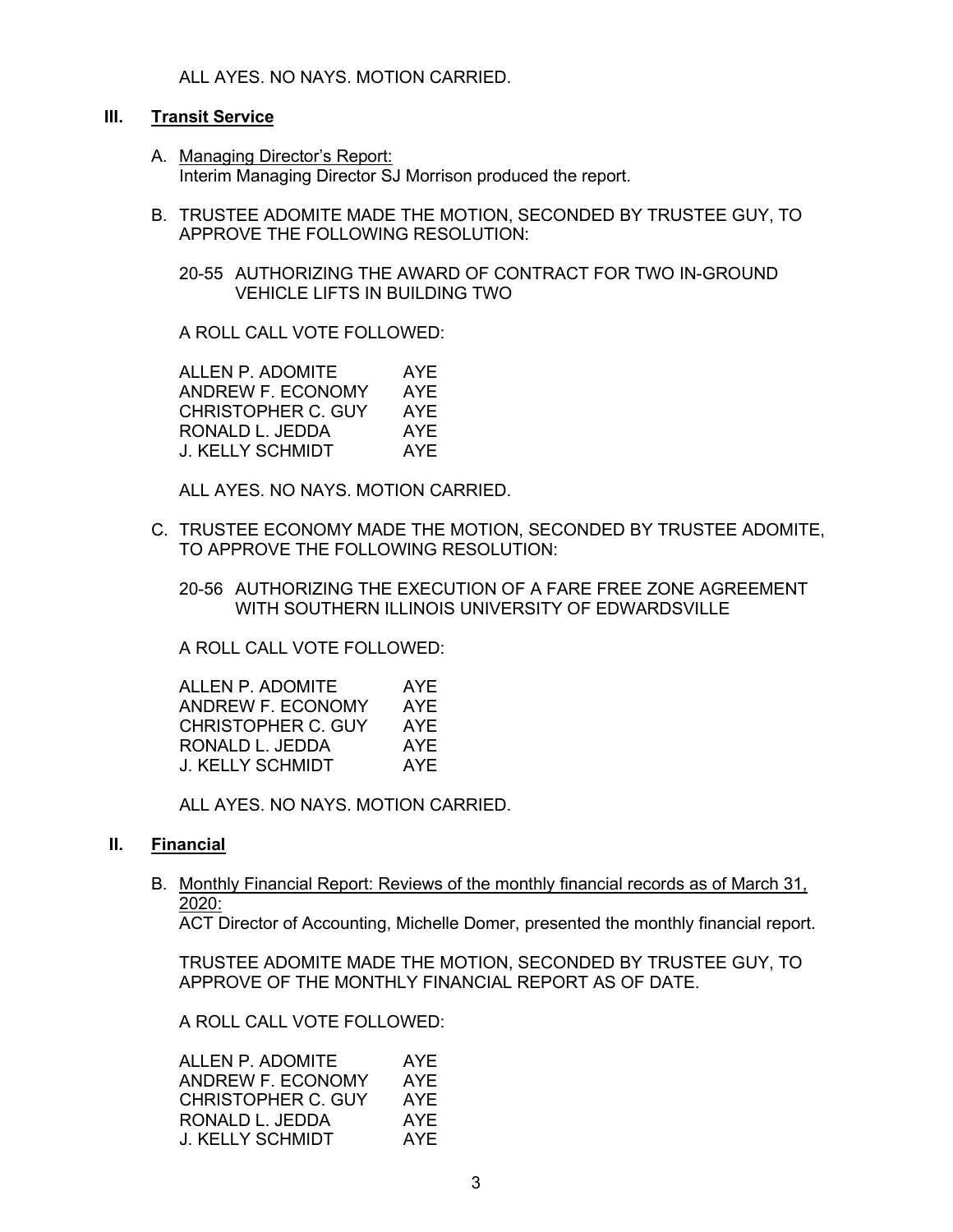ALL AYES. NO NAYS. MOTION CARRIED.

### **IV. Other Business**

No other business to report.

**V. Executive session to discuss the acquisition, and/or sale or lease of property under 5 ILCS 2(c)(5) of the Open Meeting Act.**

TRUSTEE ADOMITE MADE THE MOTION, SECONDED BY TRUSTEE GUY, TO MOVE INTO EXECUTIVE SESSION TO DISCUSS THE ACQUISITION, AND/OR SALE OF LEASE OF PROPERTY (5ILCS 120/2 ET. SEQ., 2(C)(5) OF THE OPEN MEETINGS ACT.)

A ROLL CALL VOTE FOLLOWED:

| ALLEN P. ADOMITE   | AYE |
|--------------------|-----|
| ANDREW F. ECONOMY  | AYE |
| CHRISTOPHER C. GUY | AYE |
| RONALD L. JEDDA    | AYE |
| J. KELLY SCHMIDT   | AYF |

ALL AYES. NO NAYS. MOTION CARRIED.

TRUSTEE ADOMITE MADE THE MOTION, SECONDED BY TRUSTEE SCHMIDT, TO RETURN TO REGULAR SESSION.

A ROLL CALL VOTE FOLLOWED:

| ALLEN P. ADOMITE   | AYF                                      |
|--------------------|------------------------------------------|
| ANDREW F. ECONOMY  | NO RESPONSE DUE TO TECHINICAL DIFFICULTY |
| CHRISTOPHER C. GUY | AYF                                      |
| RONALD L. JEDDA    | AYF                                      |
| J. KELLY SCHMIDT   | AYF                                      |

ALL AYES. NO NAYS. MOTION CARRIED.

TRUSTEE ADOMITE MADE AN OMNIBUS MOTION, SECONDED BY TRUSTEE ECONOMY, TO APPROVE OF THE FOLLOWING RESOLUTIONS:

- 20-57 AMENDING RESOLUTIONS 20-43, 20-44, 20-45, 20-46, 20-47, 20-48, 20-49, 20-50 AND 20-51 PERTAINING TO AUTHORIZING THE ACQUISTION OF PROPERTY, INCLUDING THE USE OF THE POWER OF EMINENT DOMAIN.
- 20-58 AUTHORIZING THE ACQUISTION OF PROPERTY, INCLUDING THE USE OF THE POWER EMINENT DOMAIN
- 20-59 AUTHORIZING THE ACQUISTION OF PROPERTY, INCLUDING THE USE OF THE POWER EMINENT DOMAIN
- 20-60 AUTHORIZING THE ACQUISTION OF PROPERTY, INCLUDING THE USE OF THE POWER EMINENT DOMAIN
- 20-61 AUTHORIZING THE ACQUISTION OF PROPERTY, INCLUDING THE USE OF THE POWER EMINENT DOMAIN

A ROLL CALL VOTE FOLLOWED: